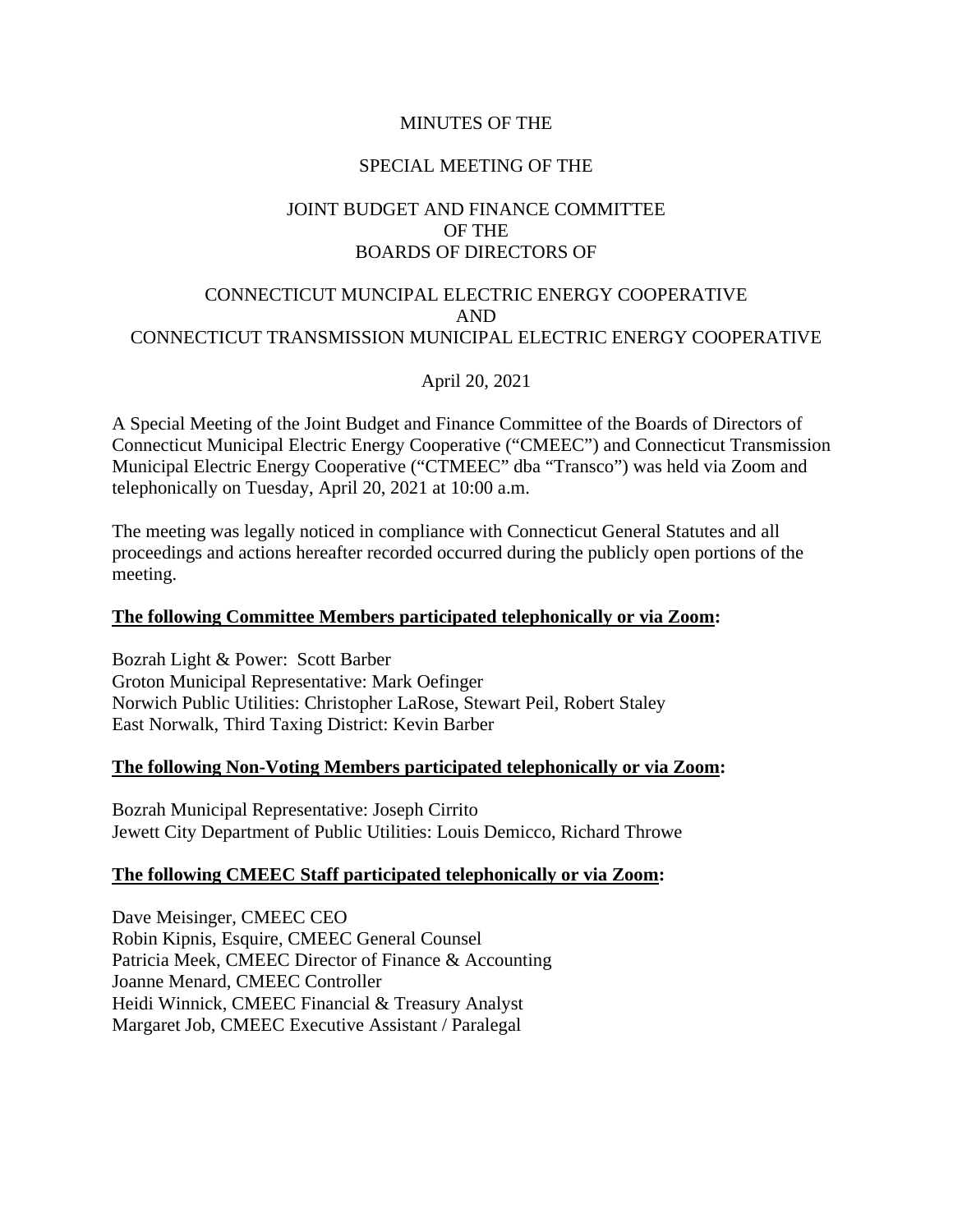# **The following members of the public participated telephonically or viz Zoom:**

David Silverstone, Esquire, Municipal Electric Consumer Advocate

Ms. Job recorded.

Chair Christopher LaRose called the meeting to order at 10:01 a.m., noting for the record that the meeting is being held telephonically and via Zoom. He explained that all participants' devices should remain on mute unless speaking to eliminate confusion and background noise. He requested participants state their name before speaking for clarity of the record.

# **Specific Action Item:**

# **A Public Comment Period**

No public comment was made.

# **B Roll Call**

Ms. Job conducted roll call with each participant responding individually as their names were called. Chair LaRose confirmed a quorum was present.

# **C Approve Minutes of the January 12, 2021 Regular Meeting of the Joint Budget & Finance Committee**

**A motion was made by Committee Member Mark Oefinger, seconded by Committee Member Robert Staley to approve the Minutes of the January 12, 2021 Regular Meeting of the Joint Budget & Finance Committee.**

**Motion passed unanimously.**

# **D CMEEC Lines of Credit and Renewal Options Possible Vote to Recommend to the Board for Approval**

Ms. Meek walked the Committee through the Lines of Credit renewal presentation provided in advance of today's meeting. She explained the considerations taken into account related to the renewal, identifying the two institutions currently administering lines of credit for both CMEEC and Transco and identifying current options available for renewal. She further explained that CMEEC current lines of credit total \$50,000,000 which bolsters liquidity metrics above rating agency requirements. The current lines of credit are held with Bank of America in the amount of \$20,000,000 and Wells Fargo in the amount of \$30,000,000. Ms. Meek identified the current annual costs to maintain the lines of credit.

Ms. Meek explained the credit line limit impact on liquidity calculations between Moody's and Fitch Ratings on both the current total credit limit of \$50,000,000 versus a proposed total credit limit of \$40,000,000. She noted that CMEEC requested terms from both incumbents, Bank of America, and Wells Fargo, as well as from a new institution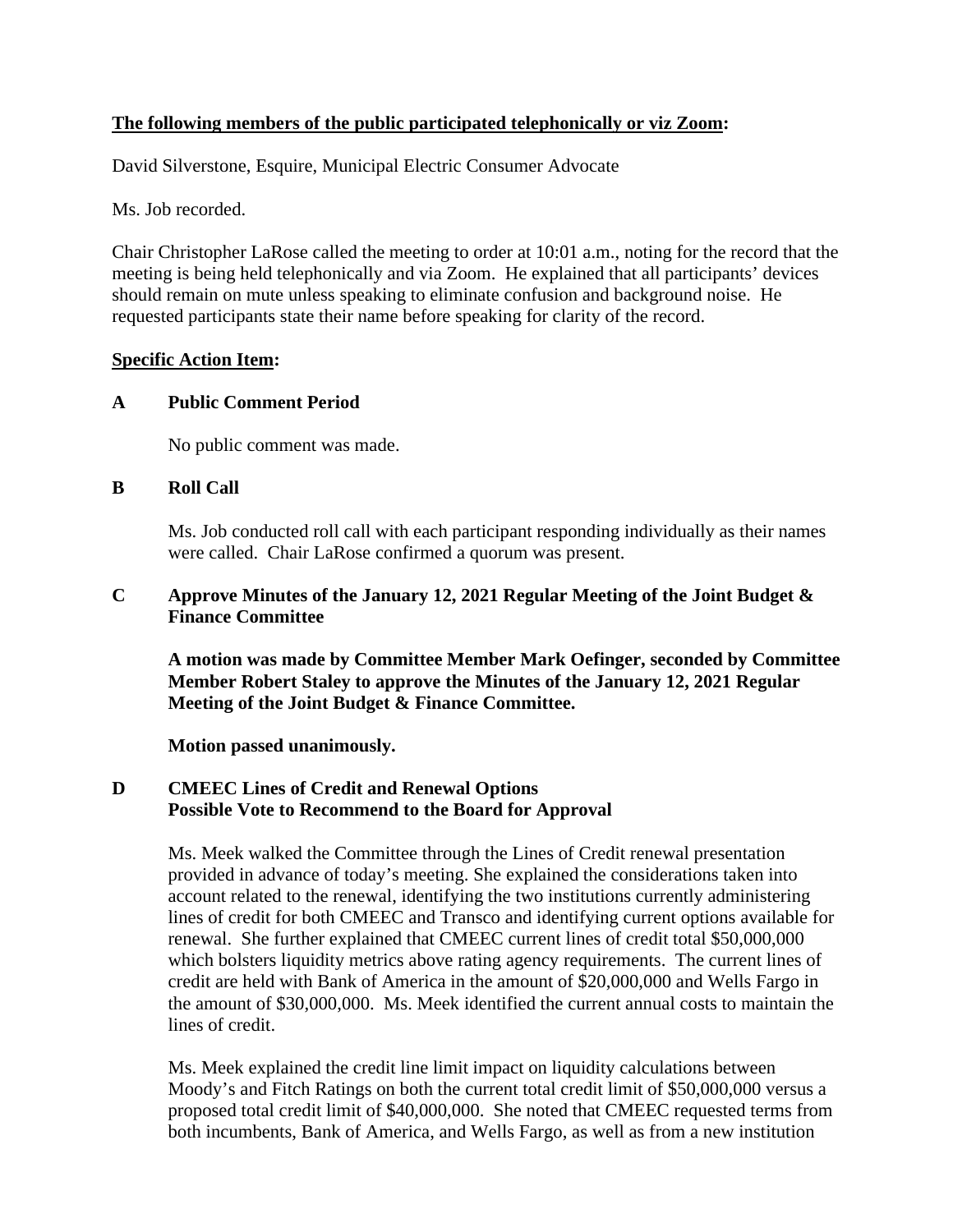National Cooperative Services Corporation (NCSC), which she stated is a privately funded member owned cooperative that primarily services other cooperatives in the energy industry. She provided a side-by-side credit ratings comparison of each of the three institutions highlighting that Bank of America currently holds the higher overall ratings of the three institutions.

Ms. Meek briefly discussed the terms offered by the three institutions stating that information in the slide deck before the Committee today has been redacted as it is confidential and that the slide deck the Committee received in advance of this meeting contained this information. She next highlighted a summary of proposed options highlighting three year and one year savings compared to the status quo, calculated for each of the three proposed institutions and discussed considerations regarding each.

Ms. Meek stated that CMEEC is recommending a reduction of the credit limit to the proposed amount of \$40,000,000 and that it be administered by Bank of America. Mr. Meisinger explained that if the Committee accepts CMEEC staff recommendations to move to Bank of America, savings realized would be approximately \$144,000 per year with the same value from a credit rating perspective and with no anticipated loss in functional or operational value.

After lengthy discussion Chair LaRose entertained a motion to make a recommendation to the Board that it authorize entering into a three-year Line of Credit with Bank of America in the amount of \$40,000,000.

Ms. Kipnis explained that a resolution will be drafted for consideration by the Board.

**A motion was made by Committee Member Staley, seconded by Committee Member Oefinger to recommend to the Board that it authorize the renewal of the CMEEC Line of Credit with Bank of America in the amount of \$40,000,000.**

**Motion passed unanimously.**

# **E Use of RRIF for Community Solar Gardens**

Ms. Meek walked the Committee through the presentation provided in advance of today's meeting regarding use of Renewable Resource Investment Fund ("RRIF") monies for the Community Solar Gardens. She provided background on the RRIF by stating the fund was created in 2008 by Board resolution to accumulate capacity credits received from ISO-NE associated with verified demand-side conservation measures implemented by the municipal systems. She added that initially, the funds were accumulated by CMEEC in an unallocated Conservation and Load Management ("C&LM") account.

She further explained that, by a Board resolution in August 2010, money accumulated in the C&LM account, and future capacity credits from ISO-NE, were to be allocated to the municipal systems in proportion to their annual energy requirements. Of those monies, \$250,000 was allocated to a Preliminary Survey and Investigation account for the Smart Grid project. She added that the August 2010 resolution also designated other uses of the